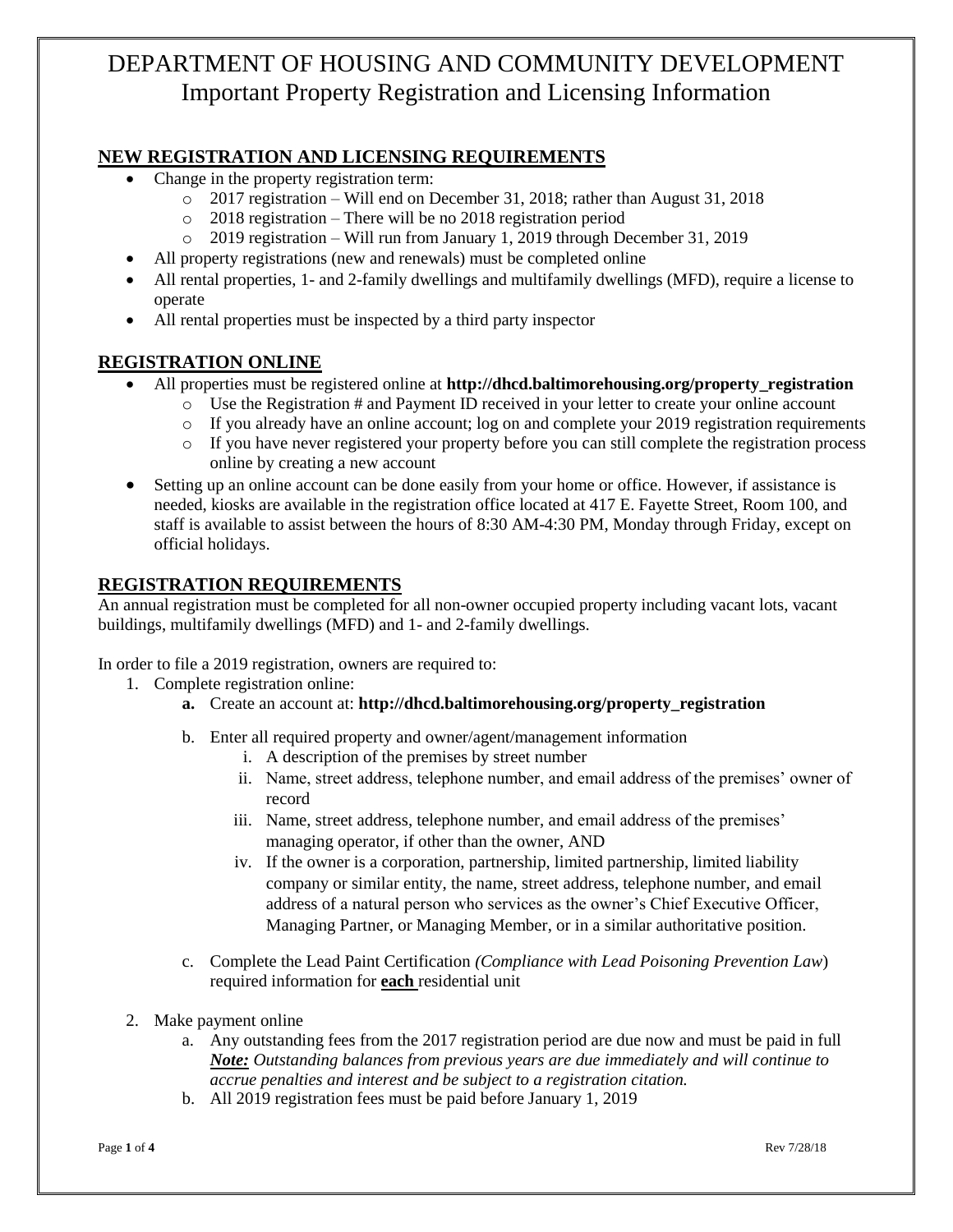#### **Note:**

Existing Registration customers:

Registration staff will review your online registration and communicate with you via the email/message board if any information is missing. You will receive an email when your registration is complete.

New Registration customers:

If you are a new registration customer your online application will need to be reviewed and approved by a property registration agent before you can make payment to ensure that all property information matches the city's land record data. Once the review is complete you will receive an email notifying you to log back on to review your information and make payment.

## **LICENSING REQUIREMENTS**

All rental properties, 1- and 2-family dwellings and multifamily dwellings (MFD), require a license to operate. In order to be licensed, owners of rental properties are required to:

- 1. Register the property:
	- a. See steps above under "Registration Requirements"
- 2. Abate any open violation notices. Check for violations at **<http://dhcd.baltimorehousing.org/cels>**
- 3. Complete inspection requirements:
	- a. Schedule an inspection with a City-registered, State Licensed Home Inspector. A list of inspectors can be found at **http://dhcd.baltimorehousing.org/property\_registration**
	- b. Pass that inspection
	- c. Log into your property registration account, and upload the inspection checklist(s) filled out by the inspector
	- d. Owners/landlords must have their inspections completed and results uploaded by December 31, 2018 in order to be in compliance with the law

Note: If you are a Section 8 landlord or similar government program that requires an inspection, that report will be accepted for the inspection requirements. You must upload proof that your unit has passed inspection to your property registration account.

#### **NEW Licensing requirements for multifamily dwellings:**

Under the new legislation, multifamily dwellings (MFD) will no longer be inspected by a City Housing Code Enforcement inspector. Upon expiration of a given 2018 multifamily dwelling license, that MFD must subsequently have an inspection scheduled with one of the City-registered, State Licensed Home Inspectors listed on our website: **http://dhcd.baltimorehousing.org/property\_registration** and complete all property registration requirements.

## **INSPECTION FEES**

Please note that all City-registered, State Licensed Home Inspectors will be setting their own market rate fees for these inspections. Baltimore City does not regulate the cost of these inspections. You can select any inspectors from the list found on our website at **http://dhcd.baltimorehousing.org/property\_registration**

## **REGISTRATION FEES**

- *Registration Fee Schedule*
	- o The following annual property registration fees now apply.
		- o 1 and 2 Family Dwellings \$30 per dwelling unit o Multiple Family Dwellings \$35 per dwelling unit, \$25 per rooming unit o Vacant Residential Structures \$100 per structure, plus \$30 per dwelling unit
		- o All other Vacant Structures \$250 per structure
		- o Vacant Lots \$25 per lot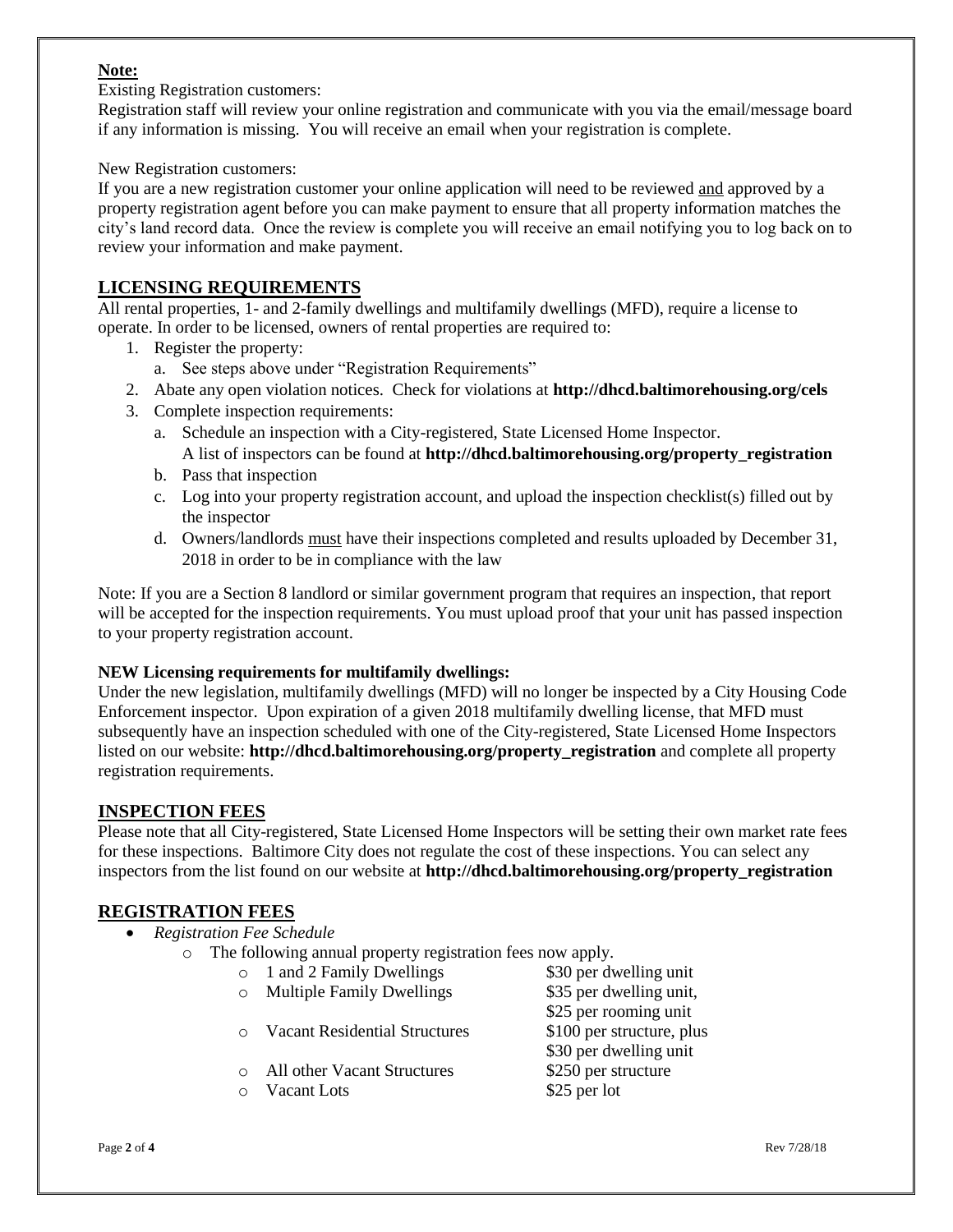## **VACANT LOT REGISTRATION**

- The following vacant lot types are NOT required to register:
	- o A vacant lot that adjoins a non-vacant lot that is titled to the same owner of record as the vacant lot and is the owner's primary residence.
	- o A vacant lot that contains a parking pad that complies with the surface requirements of Building Code Section 3110.2 and is actively used by a person whose primary residence is within 100 feet of the pad.
	- o A vacant lot that extends beyond Baltimore City's limits.
- Information required with vacant lot registration:
	- o Complete required information can be found in the Baltimore City Code, Article 13, Section 11-3
	- $\circ$  For owner/agent please note that Article 13, Section 13-3(c) states that a "post-office box does not suffice as an address…." Therefore your registration will be incomplete if a valid address in not provided.

## **ADDITIONAL SERVICE FOR REGISTERED OWNERS OF VACANT STRUCTURES**

 Pending razing or rehabilitation, owners of vacant structures are required to keep them clean and secure at all times. The City regularly cleans, secures and liens privately owned vacant structures. Owners of registered vacant structures that provide a valid email address will receive email notification at the time the City creates a work order to clean and/or secure. This will provide a last opportunity to correct and contact your inspector so that they can confirm and cancel the work order. **Please note, if the City gets to this property before you do and cleans it you will receive a bill.** 

#### **OFFICE LOCATION**

 The Property Registration and Licensing office is located at 417 E. Fayette Street, Room 100, Baltimore MD 21202.

## **IMPORTANT WEBSITES**

To obtain more information about Lead Inspections and Compliance please visit: **[www.mde.state.md.us/programs/LAND/LeadPoisoningPrevention/Pages/index.aspx](http://www.mde.state.md.us/programs/LAND/LeadPoisoningPrevention/Pages/index.aspx)**

To complete your new or renewal property registration online, download documents and view important registration and licensing information please visit **http://dhcd.baltimorehousing.org**

To find a list of State Licensed Home inspectors who are registered with Baltimore city please visit our website at **http://dhcd.baltimorehousing.org/property\_registration**

## **IMPORTANT PHONE NUMBERS AND EMAIL ADDRESS**

| Property Registration email addressproperty registration@baltimorecity.gov |  |
|----------------------------------------------------------------------------|--|